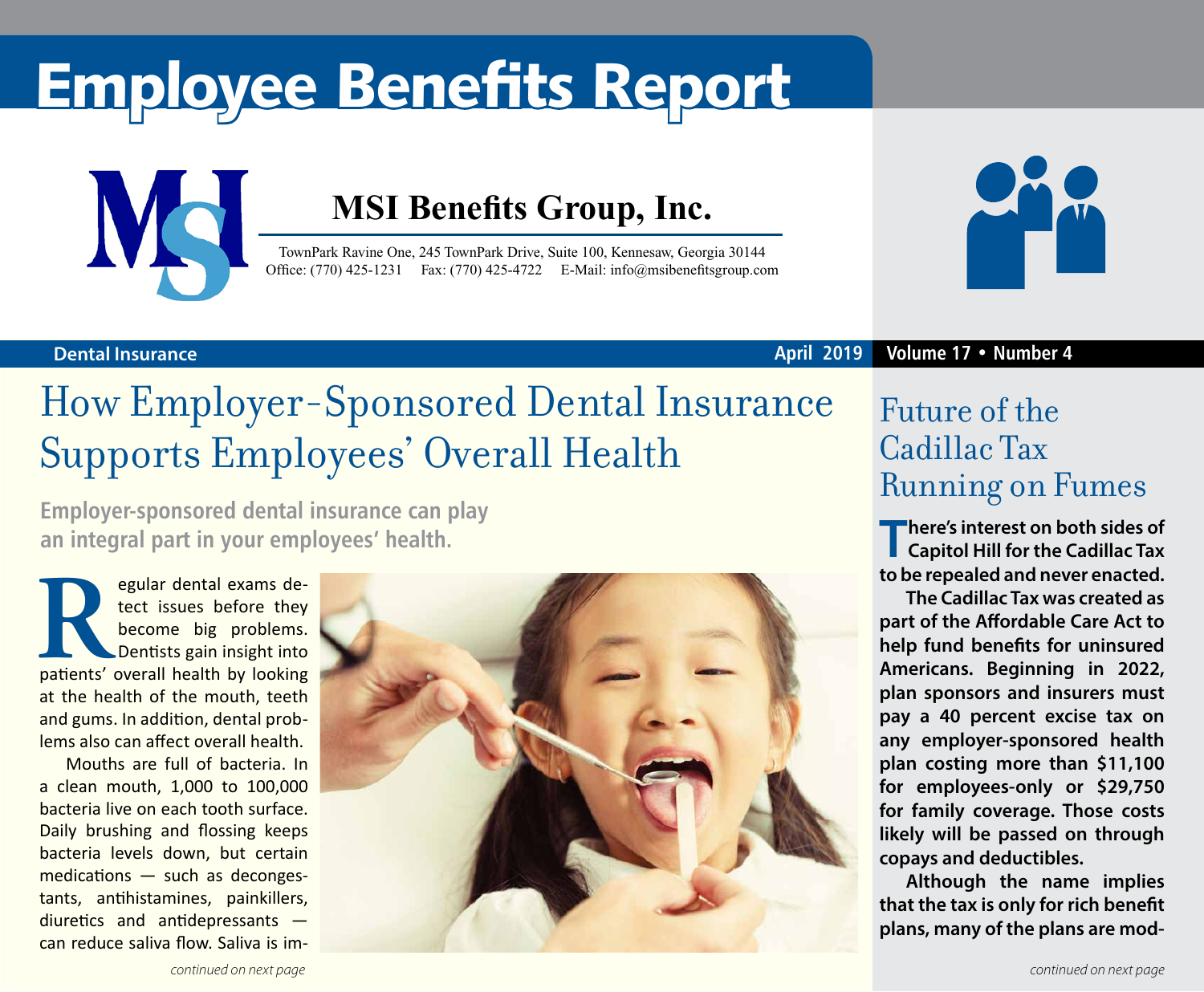portant because it washes away food and neutralizes acids produced by bacteria in the mouth that might lead to disease. Those who do not clean their mouths regularly could be looking at serious disease and decay.

While your employees can practice good oral hygiene as a way to avoid disease, the importance of regular dental checkups and cleanings cannot be overstated. This is where dental insurance can help. Dental policies generally cover two preventive visits annually and a portion of the costs for preventive care, fillings, crowns, root canals and oral surgery. Some plans also cover orthodontics, realigning teeth and jaws; periodontics, the structures that support and surround the tooth; and prosthodontics, fitting dental prostheses.

#### **Diseases and Conditions Influenced by Poor Oral Health**

Here are a few of the conditions that can be detected with regular exams.

- **Cardiovascular disease –**While some researchers debate whether poor oral health can actually lead to heart disease, studies show that inflammation and infections caused by oral bacteria might be a factor in heart disease, clogged arteries and stroke.
- **K Endocarditis –** Endocarditis is an infection of the inner lining of the heart and occurs when bacteria or other germs from one part of the body, including the mouth, spread through your bloodstream and attach to damaged areas in the heart.
- **K** Glaucoma Glaucoma occurs when normal fluid in the eye doesn't drain properly. This creates pressure that damages the optic nerve, resulting in sight loss. Although there

are a number of reasons why glaucoma occurs, including age, family history, racial background and medical conditions, such as diabetes, some researchers believe oral infections might trigger a series of events where the bacteria from an inflamed tooth or gums spreads to the optic nerve.

**Periodontitis – Periodontitis is a severe** form of gum disease and has been linked to premature birth and low birth weight, as well as increased risk for heart disease and diabetes.

### **Dental Insurance Options**

Comprehensive health insurance benefits help small businesses attract top talent, and many employees expect it. According to the National Association of Dental Plans, about 50 percent of both small and large employers offer dental benefits.

Small businesses — those with 50 or fewer full-time equivalent employees — are not required to provide health care insurance coverage, including dental insurance. However, employees are increasingly depending on employers to provide health benefits.

The average cost of providing dental coverage for a small employer depends on the state and other factors. In California, for example, an employer pays \$20 to \$50 per person per month.

The American Dental Association estimates that individuals who do not have dental coverage pay approximately \$370 per year out-ofpocket for annual exams, cleanings and X-rays.

If you are interested in providing dental insurance for your employees, here are some options:

**est and have high costs due to conditions that include geography, the number of female, older workers or dependents.**

**House lawmakers introduced legislation (H.R 748) this year to repeal the Cadillac tax, and during the 2017-2018 congressional session, more than 300 members from both parties in the House co-sponsored repeal legislation.**

**Lawmakers have already delayed implementation of the tax twice. Congress passed and President Barack Obama signed a delay of the Cadillac tax in 2015, changing the effective date from 2018 to 2020. Congress passed and President Donald Trump signed a delay of the tax in 2018, changing the effective date from 2020 to 2022.** 

**K** Preferred Provider Organization (PPO) plans require members to see dentists who are in-network to get discounts. They often are able to choose an out-of-network dentist, but their out-of-pocket costs may be higher. This is the most common type of dental insurance and often is referred to as "100-80-50" coverage. That means that the plan covers up to 100 percent of fees for cleanings and normal preventive care and usually up to 80 percent of the costs for basic services, such as restorative care like fillings and simple procedures. Coverage includes up to 50 percent of dental fees for major procedures like crowns and reconstructive bridges.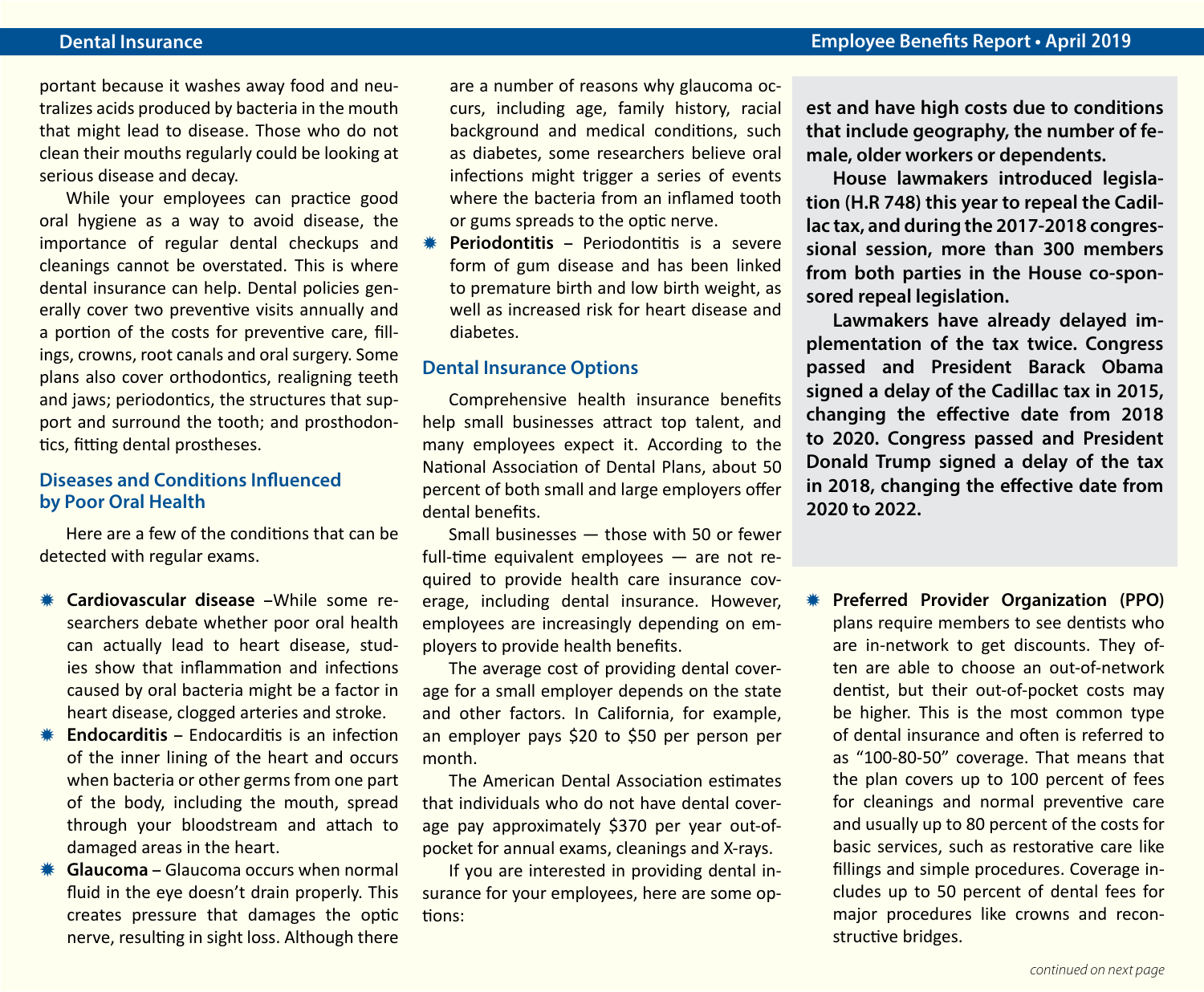- **Dental health maintenance organizations (DHMO)** utilize a group of dental professionals who provide care for a more affordable premium.
- **Group dental plans are** similar to a membership buyers' club. For a small annual fee, members have access to a network of dentists offering reduced fees.
- **K** The Small Business Ad**ministration** offers qualifying companies (25 or fewer full-time employees and average annual wages under \$50,000) a small business tax credit when they pay 50 percent or more toward employees' self-only health insurance premiums. While this discount does not apply to dental insurance, it may free up funds so employers may offer other benefits like Dental, Vision or Life insurance.

For information about providing dental for your employees, please contact  $\mathsf{u}$ s.

# Unlimited Vacation – Good Idea? or Too Many Headaches?

**Who wouldn't want unlimited vacation time? Here are a few advantages, as well as pitfalls.**



Employers, like you, can benefit, too. Oftentimes you can save money by not paying employees for unused vacation days. The *Financial Times* reported in 2017 that a big firm can save millions of dollars' in unused leave it otherwise would pay to departing employees.

Some companies — particularly start-ups, tech companies or nonprofits — offer unlimited vacation to entice talented job candidates or offset low salaries. It's also considered a perk for executive-level or exempt employees. The benefit cannot be offered to nonexempt employees, though, because their paid time is governed by wage and hour laws.

Of course, as with any great idea, there are pitfalls. Here are downsides you should know if you decide to offer unlimited vacation to your employees.



#### **The Downside**

One problem with offering unlimited vacation is employees often take less time off than employees who have a set number of vacation days. One reason is that many companies have a "use it or lose it" policy which encourages employees to use time off. The 2017 HR Mythbusters report by HR software company Namely found that employees who were eligible for unlimited vacation took off an average 13 days a year, while those with capped vacation days took about 15 days off. Many employees with unlimited time off felt guilty taking a va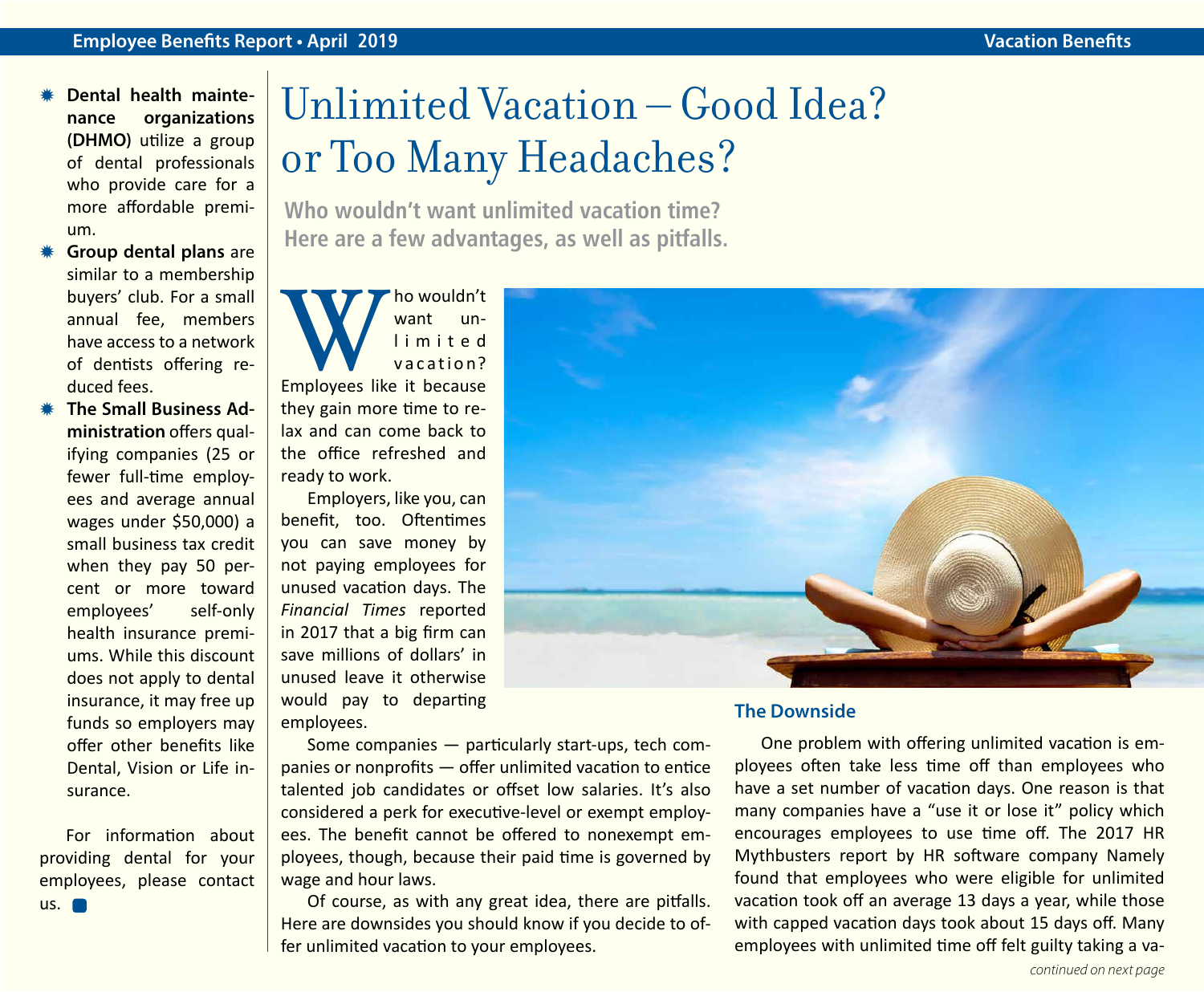cation, particularly if they worked for a company with a workaholic culture.

Another negative consequence is that some states, such as Illinois, require employers to log employees' work hours as well as vacation or paid time off (PTO) accruals and usage. Companies that don't keep track of days off may argue that the state requirement doesn't apply since employees cannot accrue guaranteed vacation time. The Illinois Department of Labor disagrees. The Department says all employers "must pay an employee who separates from employment a monetary equivalent equal to the amount of vacation pay to which the employee would otherwise have been allowed to take during that year but had not taken." With unlimited vacation, how would employers know how many days the employee meant to take, but didn't? Should employers take employees' word or use an average of the days used by all employees or by specific employees? It can get complicated.

Unlimited vacation and PTO policies also create issues when trying to follow Family and Medical Leave Act (FMLA) rules. Federal law requires that employers allow available paid leave to run concurrently with an employees' FMLA leave. If a policy simply provides for unlimited PTO, with no cap, that might mean that an employee's entire 12-week FMLA leave must be paid. But, with a time off cap, paid leave would be limited to the time the employee had not yet used.

### **Solutions**

There are a number of actions you can take to ensure that an unlimited leave policy is a true benefit for you and your employees:

- **\* Talk to your legal counsel about** managing the transition from fixed PTO in a way that does not violate your state and local wage laws. For example, if you are in a jurisdiction requiring you to provide a certain number of days of paid sick leave, consider adding language to your policy to make it clear that employees will be provided with the required number of paid sick days.
- $*$  Make sure the new rules also coordinate with paid parental leave or short-term disability policies.
- $*$  Establish rules to ensure that unlimited vacation doesn't hurt your company's operation. For instance, you can limit consecutive days off or require employees to get management approval for time off.
- **\*** Even though you offer unlimited time off, you should continue to monitor your employees' vacation and sick days and their reasons for absences. You will be in compliance if your state requires it, moreover you will also have information you may need to defend yourself against certain claims.
- Regularly review and update your policy to ensure you stay up to date with changes in the law.

### Advantages and Disadvantages of the Emerging Telehealth Trend

**Telehealth/telemedicine is being touted as a great innovation — the ability to talk to a provider anytime of the day from home for little or no cost. There are advantages and disadvantages.** 

**I** f you sponsor a health care coverage plan for your employees, you might have considered the option of including a telehealth or telemedicine benefit. Many insurers are encouraging the use of electronic health care as a f you sponsor a health care coverage plan for your employees, you might have considered the option of including a telehealth or telemedicine benefit. Many insurers are encouraging the use of electronic health ums and out-of-pocket costs while improving their access to health care.

Telehealth is the term used most often to describe a broad range of technologies and methods that are used to deliver virtual health care and educational services to patients. Telehealth includes:

- $*$  Two-way virtual visits between the patient and caregiver.
- $*$  Using videos, digital images and the Internet to transmit data.
- \* Visits conducted via desktop computer, cell phone or digital handheld devices such as PDAs or tablets,
- **\*** Remote patient monitoring, including a patient sensor or other on-site machine to transmit information through the web to a remote caregiver.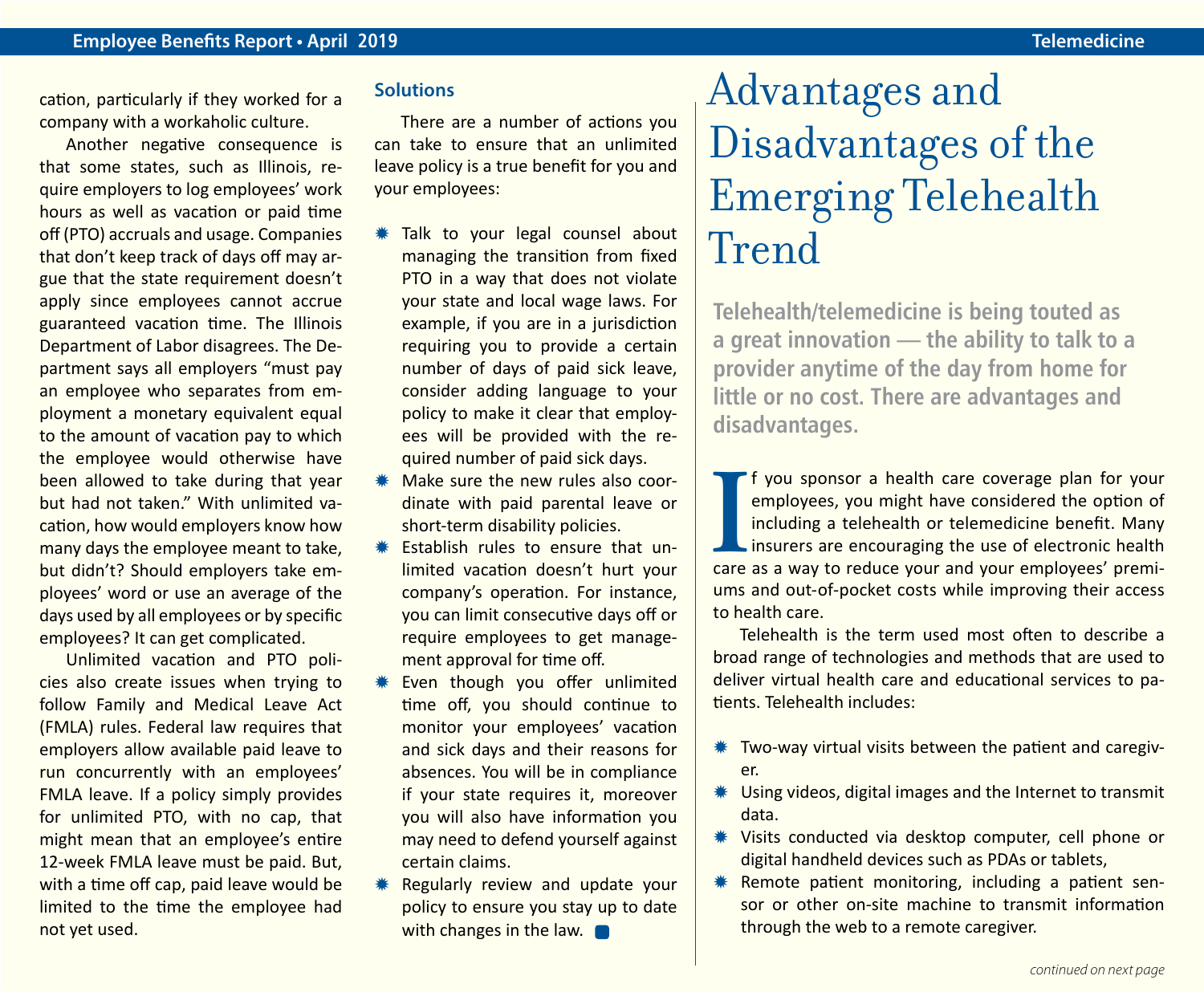According to the *Global Telemedicine Market Outlook* 2022 report, the telemedicine industry is valued at \$29.6 billion and is projected to grow 19 percent from 2017 to 2022. Rutgers University found that approximately 90 percent of U.S. hospitals are on the path to implementing a telehealth program, with 50 percent already having a program in place.

Before you jump on the telehealth bandwagon, however, consider the advantages for your employees and disadvantages of this benefit.

#### **Advantages**

**Convenience and accessibility:** According to a Cisco global survey, 74 percent of patients prefer the easy access of telehealth to in-person interactions with providers. Employees who have access to a telehealth provider can call and talk to a registered provider any time of the day without an appointment when they have a nonemergency situation. Providers have access to patients' records and can make diagnoses and prescribe drugs. This is particularly helpful for those who live in remote areas.

In addition, 24/7 access also eliminates travel time, scheduling conflicts and taking time off from work to go to a doctor's office. In addition, everyone appreciates the ability to talk to a doctor in the middle of the night when traditional doctors' offices are closed.

Physicians like telehealth because, theoretically anyway, they can save time by selecting only the most serious cases for in-office visits.

**Cost Savings:** A telehealth visit will either cost your employees the same as an office visit or may even be free. Either scenario makes it



more likely employees will use the service and seek treatment when needed. Telehealth visits also reduce unnecessary, non-urgent emergency room visits.

**Increased Patient Care:** Easier access increases the likelihood patients will seek health care when needed; keep their follow up appointments; ask questions; and report early warning signs.

#### **Disadvantages**

**Fewer In-person Visits:** Patients who rely on telehealth for all their health care needs

often forgo establishing a relationship with a primary physician. A primary care physician can spot potential problems because they get to know their patients. In addition, the telehealth provider might not have access to a patient's records, which could include information about the patient's care routines and history, thus increasing the risk of a misdiagnosis. In addition, not all procedures — even simple checkups can be performed digitally. To discuss whether telehealth access makes sense for your employee benefits program, please contact us.